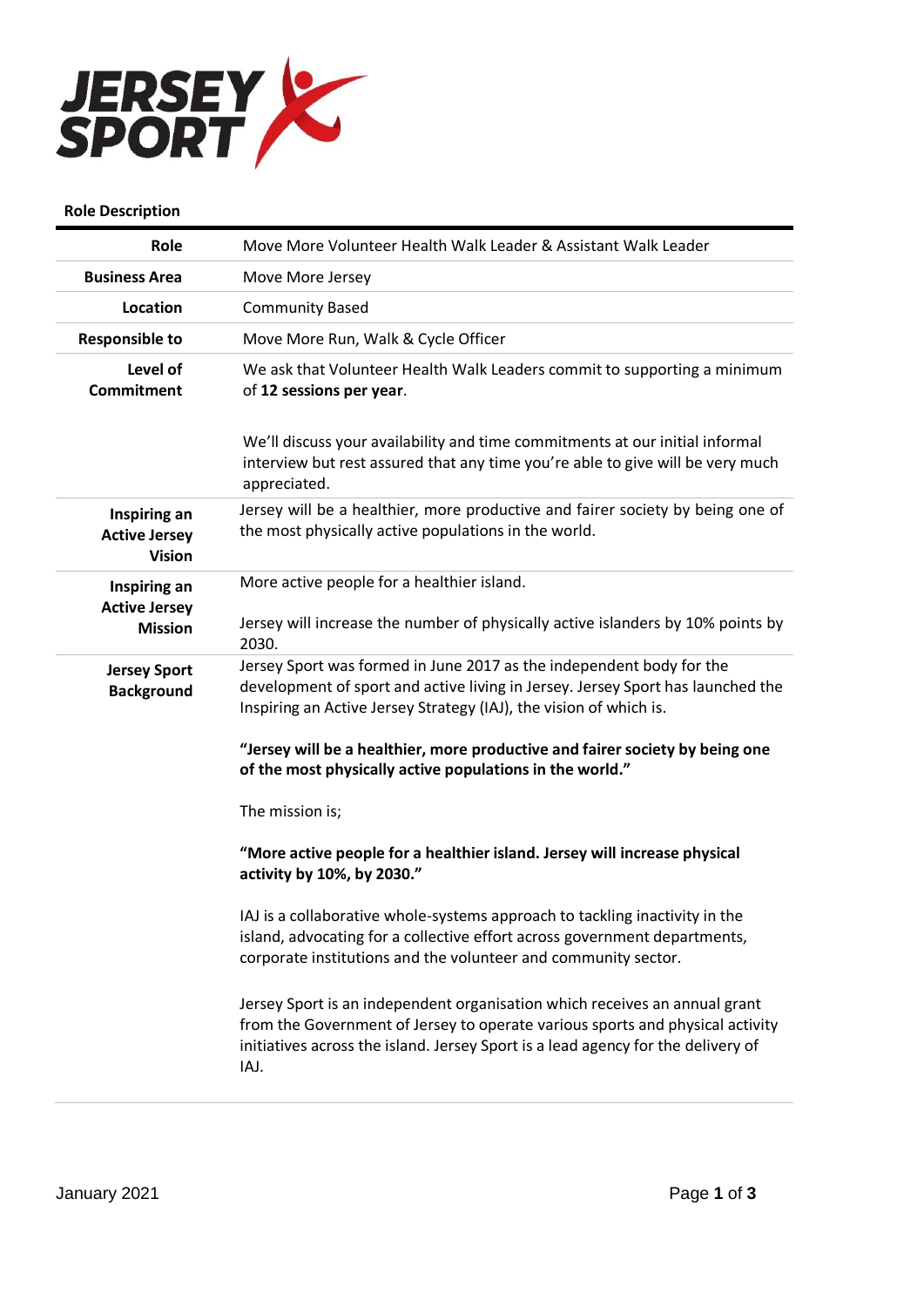| <b>Move More</b><br><b>Health Walks</b><br><b>Background</b> | Health Walks have existed on Jersey for over 20 years. Their primary aim is to<br>provide accessible, low-intensity, volunteer led walks which are free,<br>enjoyable and accessible for all to help islanders improve their health and<br>wellbeing.                                                                                                                                                                                                                                                                                                                        |
|--------------------------------------------------------------|------------------------------------------------------------------------------------------------------------------------------------------------------------------------------------------------------------------------------------------------------------------------------------------------------------------------------------------------------------------------------------------------------------------------------------------------------------------------------------------------------------------------------------------------------------------------------|
|                                                              | We recognise that many walkers join the walks to develop their physical<br>health, but additionally, the social and emotional health benefits walking with<br>a group in stunning locations and invariably enjoying a coffee stop afterwards<br>is of huge value and importance.                                                                                                                                                                                                                                                                                             |
|                                                              | The island is fortunate in having many locations that offer diverse settings for<br>walks including coastal paths, quiet lanes, footpaths and other shared use<br>trails.                                                                                                                                                                                                                                                                                                                                                                                                    |
|                                                              | We offer 4 levels of walk. Level 1 s for those of limited mobility and / or<br>fitness, they are short walks from 5-30 minutes along flat, smooth routes<br>many of which have parking facilities close at hand and a refreshment stop<br>available. Our level 2 walks are approximately 45 minutes at a faster pace,<br>whilst our level 3 walks go for up to 1 hour 15 minutes over more mixed<br>terrain. In 2020 we added Level 4 walks to our repertoire to really stretch<br>those who wish to walk for up to 1hour 45 minutes over diverse and<br>challenging routes. |
|                                                              | We use over 20 different venue locations across the island, and 12 walks a<br>week across 6 of 7 days. In the longer days of the summer we offer evening<br>walks, and are looking to expand our repertoire with family walks, town-based<br>lunchtime walks, and many more community focussed new routes. We have<br>both male and female leaders on this program, with the emphasis being to<br>produce an enjoyable walk where all feel welcome, catered for and able to<br>keep coming back for more!                                                                    |
|                                                              | Walking is a great way for islanders of varying fitness levels to enjoy the<br>company of others, time outside and in the incredible natural environment<br>Jersey offers. Being able to facilitate others to Move More in this way<br>genuinely does transform lives.                                                                                                                                                                                                                                                                                                       |
|                                                              | By volunteering for Move more Health Walks you can help us to make this<br>vision a reality!                                                                                                                                                                                                                                                                                                                                                                                                                                                                                 |
| <b>Walk Leader and</b>                                       | The Walk Leader role includes:                                                                                                                                                                                                                                                                                                                                                                                                                                                                                                                                               |
| <b>Assistant Leader</b><br><b>Volunteer Roles</b>            | Understanding and adhering to Risk Assessments and agreed Standard<br><b>Operating Procedures</b>                                                                                                                                                                                                                                                                                                                                                                                                                                                                            |
|                                                              | Managing the walk navigation of assessed routes - maps provided and<br>$\overline{\phantom{a}}$<br>apps available (e.g. Komoot).                                                                                                                                                                                                                                                                                                                                                                                                                                             |
|                                                              | Completing walkers register and returning it to Move More walk officer.<br>$\overline{\phantom{a}}$                                                                                                                                                                                                                                                                                                                                                                                                                                                                          |
|                                                              | Meet, great and onboard participants<br>$\overline{\phantom{a}}$                                                                                                                                                                                                                                                                                                                                                                                                                                                                                                             |
|                                                              | Offering a short briefing re the nature of the walk to walkers<br>$\overline{\phantom{a}}$                                                                                                                                                                                                                                                                                                                                                                                                                                                                                   |
|                                                              | Facilitating the social aspect of meeting together to run                                                                                                                                                                                                                                                                                                                                                                                                                                                                                                                    |
|                                                              | Keeping the group safe and responding to first aid incidents if necessary                                                                                                                                                                                                                                                                                                                                                                                                                                                                                                    |
|                                                              | Reporting as / if necessary                                                                                                                                                                                                                                                                                                                                                                                                                                                                                                                                                  |
|                                                              |                                                                                                                                                                                                                                                                                                                                                                                                                                                                                                                                                                              |